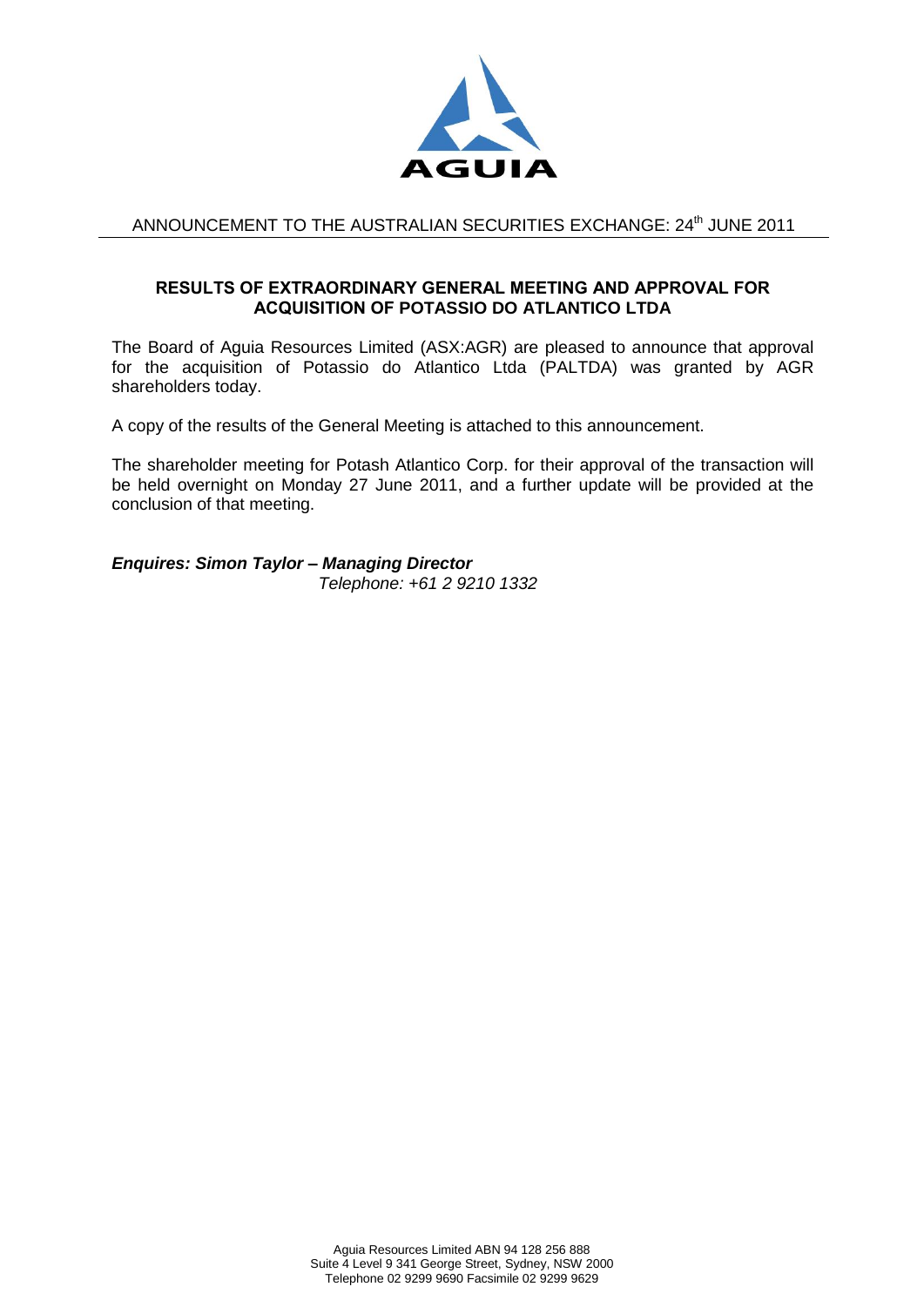

24 June 2011

ASX Limited Level 6, Exchange Centre 20 Bridge Street Sydney NSW 2000

## **Aguia Resources Limited Results General Meeting of Members – 24 June 2011**

We advise that:

a) A summary of valid and eligible proxies received for the above meeting was as follows:

|                                                     | For        | <b>Against</b> | <b>Abstain</b> | Proxy's<br><b>Discretion</b> |
|-----------------------------------------------------|------------|----------------|----------------|------------------------------|
| <b>Resolution 1</b>                                 |            |                |                |                              |
| Ratifying<br>the<br>Placement<br>of                 | 7,581,793  | 20,000         | 7,389,674      | 563,369                      |
| 7,900,000 Shares to professional                    |            |                |                |                              |
| and sophisticated investors                         |            |                |                |                              |
| <b>Resolution 2</b>                                 |            |                |                |                              |
| the<br>Unconditional<br>Approving                   |            |                |                |                              |
| Placement of up<br>to 18,300,000                    | 13,628,317 | 18,000         |                | 307,164                      |
| Shares at \$0.82<br>per Share to                    |            |                |                |                              |
| sophisticated<br>professional<br>and                |            |                |                |                              |
| investors                                           |            |                |                |                              |
| <b>Resolution 3</b>                                 |            |                |                |                              |
| Approving the issue of 20,000,000                   |            |                |                |                              |
| Shares, 1,500,000 Options and                       | 12,890,128 | 58,000         | 816,081        | 189,272                      |
| 80,000,000 Performance Rights to                    |            |                |                |                              |
| Potash Atlantico Corp.<br>or<br>its<br>shareholders |            |                |                |                              |
| <b>Resolution 4</b>                                 |            |                |                |                              |
| Approving the issue of<br>up to                     | 8,260,859  | 5,385,458      |                | 563,369                      |
| 640,000<br>Options<br>Graham<br>to                  |            |                |                |                              |
| Ascough or nominee                                  |            |                |                |                              |
| <b>Resolution 5</b>                                 |            |                |                |                              |
| Approving the issue of up to                        | 8,210,859  | 5,385,458      | 50,000         | 563,369                      |
| 640,000 Options to Andrew Bursill                   |            |                |                |                              |
| or nominee                                          |            |                |                |                              |
| <b>Resolution 6</b>                                 |            |                |                |                              |
| Approving the issue of 200,000                      | 8,101,859  | 5,384,458      | 160,000        | 563,369                      |
| Options to PlatSearch and 50,000                    |            |                |                |                              |
| Options to Bohuon                                   |            |                |                |                              |
| <b>Resolution 7</b>                                 |            |                |                |                              |
| Approving the proposed issue of                     | 12,898,251 | 18,000         | 730,066        | 563,369                      |
| Shares to the value of \$30 million                 |            |                |                |                              |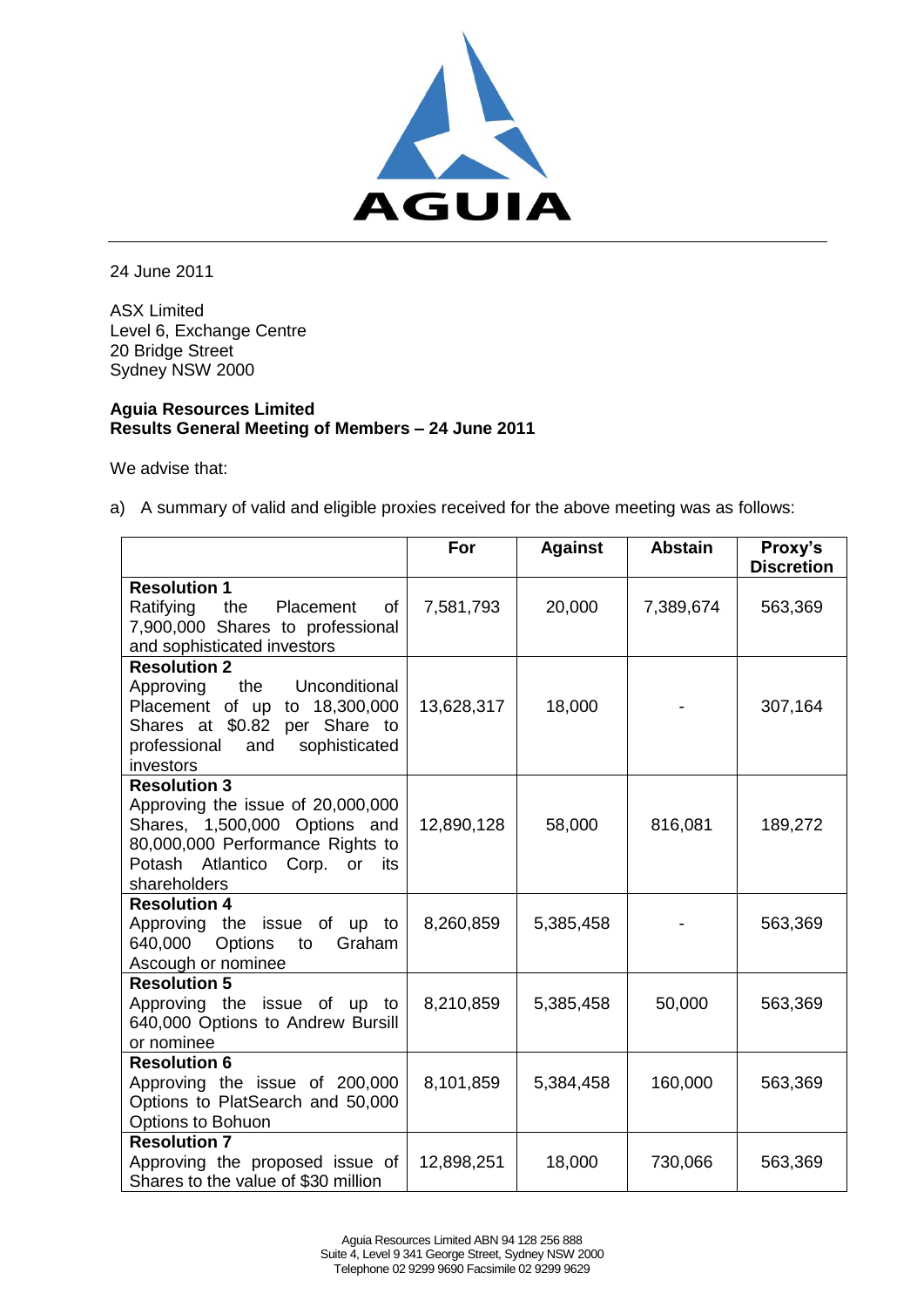b) The following resolutions were passed without resort to a poll at the General Meeting of Aguia Resources Limited held on Friday 24 June 2011.

## **Resolution 1: Ratifying the Placement of 7,900,000 Shares to professional and sophisticated investors**

The motion, having been proposed and seconded, was resolved to be passed as an ordinary resolution.

The motion was carried on a show of hands.

## **Resolution 2: Approving the Unconditional Placement of up to 18,300,000 Shares at \$0.82 per Share to professional and sophisticated investors**

The motion, having been proposed and seconded, was resolved to be passed as an ordinary resolution.

The motion was carried on a show of hands.

#### **Resolution 3: Approving the issue of 20,000,000 Shares, 1,500,000 Options and 80,000,000 Performance Rights to Potash Atlantico Corp. or its shareholders**

The motion, having been proposed and seconded, was resolved to be passed as an ordinary resolution.

The motion was carried on a show of hands.

## **Resolution 4: Approving the issue of up to 640,000 Options to Graham Ascough or nominee**

The motion, having been proposed and seconded, was resolved to be passed as an ordinary resolution.

The motion was carried on a show of hands.

## **Resolution 5: Approving the issue of up to 640,000 Options to Andrew Bursill or nominee**

The motion, having been proposed and seconded, was resolved to be passed as an ordinary resolution.

The motion was carried on a show of hands.